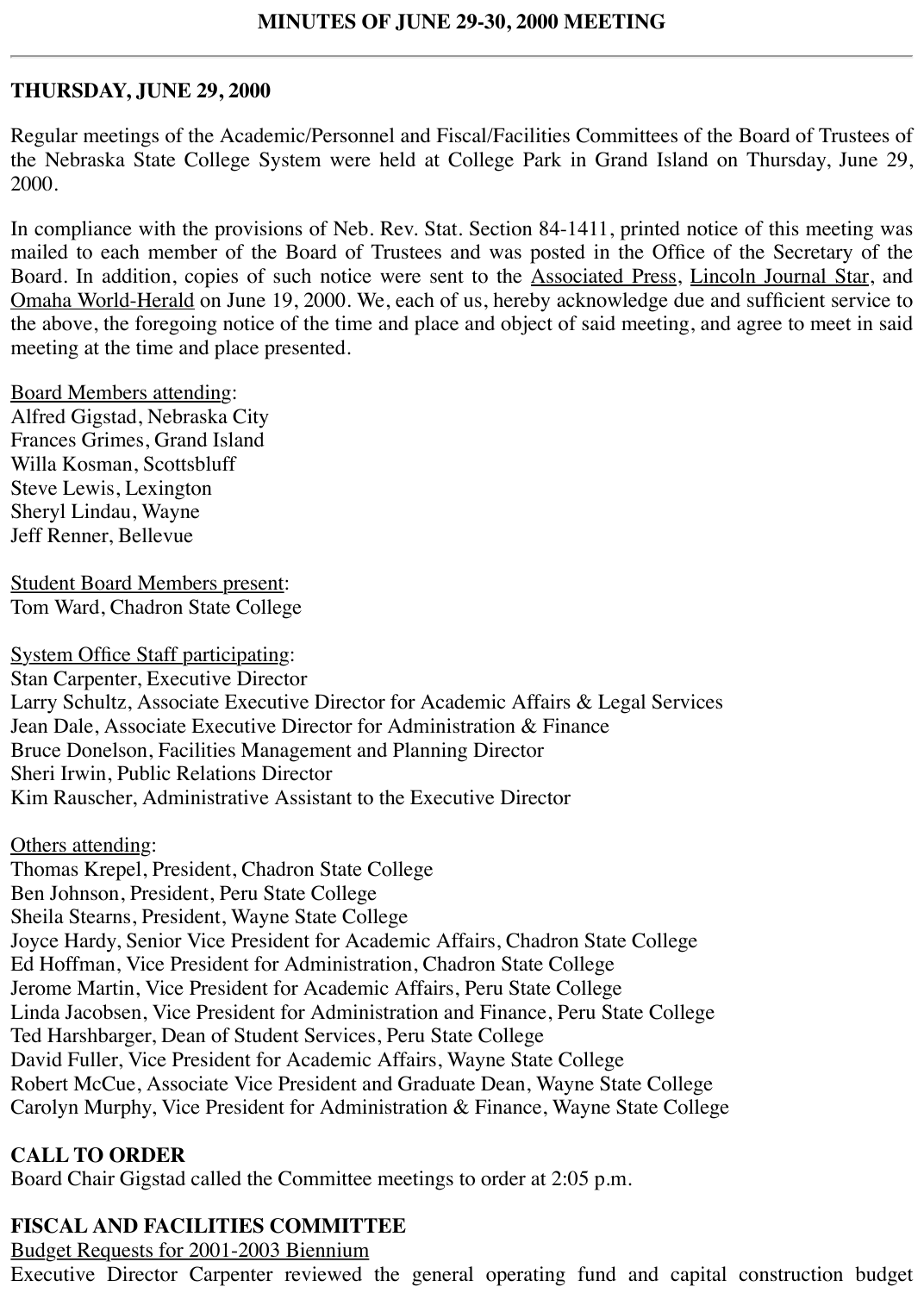requests. The operating budgets have been prepared as four-year, full-need requests, keeping within the percentages presented at the May 19 Board meeting. The over-arching plan and vision was reviewed, and several changes from previous material presented to the Board were discussed.

Capital construction budget priorities were discussed. These included the completion of the Peru Library/Old Gym, the Chadron Administration Building, and Wayne paving needs. In addition, a possible deficit request for FY 2000-01 for Wayne to build a new power plant or purchase the existing power plant was discussed.

# **ACADEMIC AND PERSONNEL COMMITTEE**

Chadron Athletic Philosophy Statement

President Krepel presented the Chadron "Role and Mission of Intercollegiate Athletics" and explained the need for the Board to approve the philosophy statement as required by the NCAA..

### **EXECUTIVE SESSION**

The Board voted unanimously to go into Executive Session at 4:05 p.m. for the purpose of Presidential evaluations. No action was taken.

#### **ADJOURNMENT**

The Executive Session was adjourned at 5:15 p.m.

### **FRIDAY, JUNE 30, 2000**

A regular meeting of the Board of Trustees of the Nebraska State College System was held at College Park on Friday, June 30, 2000.

Board Members attending: Alfred Gigstad, Nebraska City Frances Grimes, Grand Island Willa Kosman, Scottsbluff Steve Lewis, Lexington Sheryl Lindau, Wayne Jeff Renner, Bellevue

Student Board Members present: Tom Ward, Chadron State College

System Office Staff participating: Stan Carpenter, Executive Director Larry Schultz, Associate Executive Director for Academic Affairs & Legal Services Jean Dale, Associate Executive Director for Administration & Finance Sheri Irwin, Public Relations Director Kim Rauscher, Administrative Assistant to the Executive Director

#### Others attending:

Thomas Krepel, President, Chadron State College Ben Johnson, President, Peru State College Sheila Stearns, President, Wayne State College Joyce Hardy, Senior Vice President for Academic Affairs, Chadron State College Ed Hoffman, Vice President for Administration, Chadron State College Jerome Martin, Vice President for Academic Affairs, Peru State College Linda Jacobsen, Vice President for Administration and Finance, Peru State College Ted Harshbarger, Dean of Student Services, Peru State College David Fuller, Vice President for Academic Affairs, Wayne State College Robert McCue, Associate Vice President and Graduate Dean, Wayne State College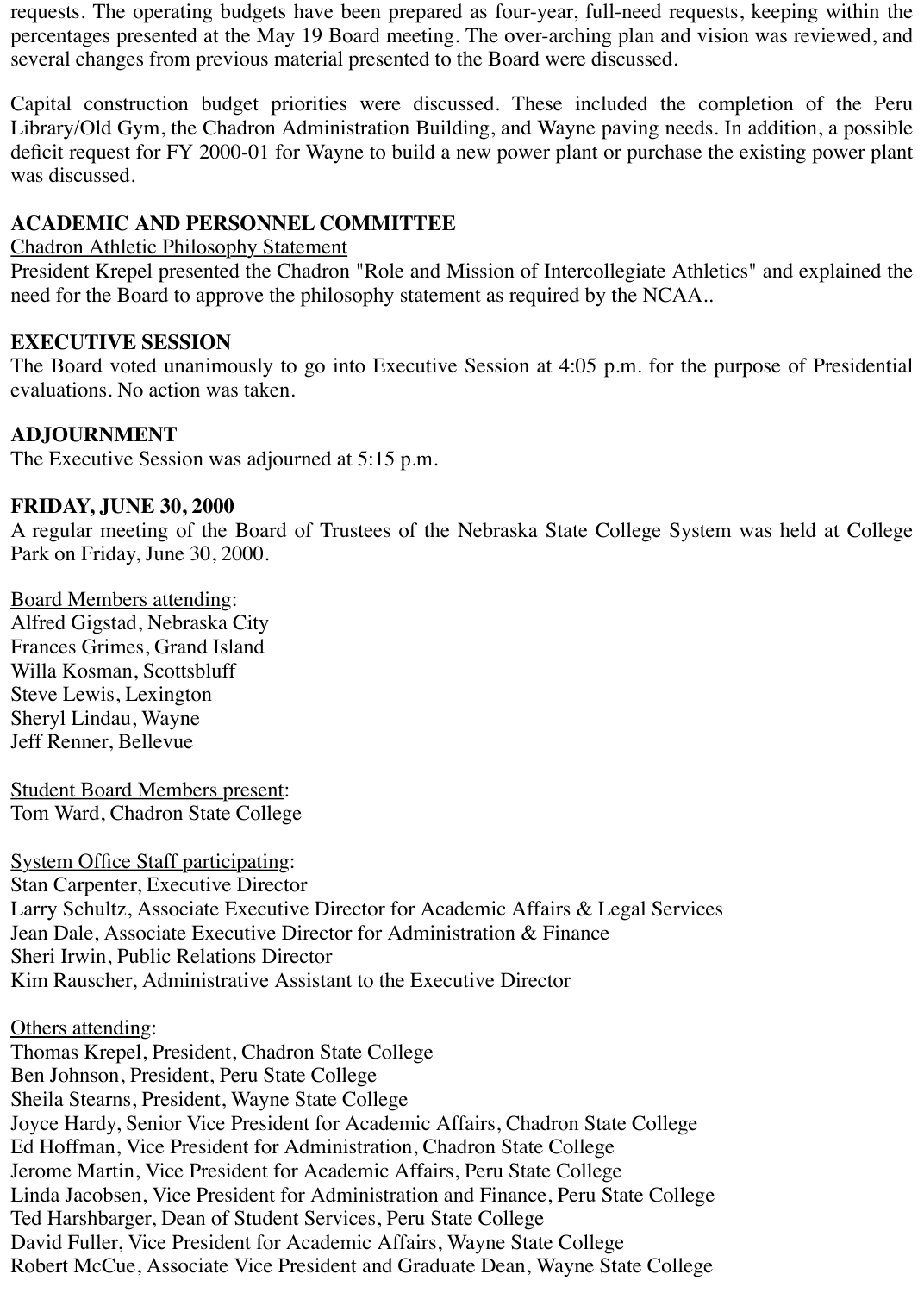Carolyn Murphy, Vice President for Administration & Finance, Wayne State College

# **CALL TO ORDER**

Chair Gigstad called the meeting to order at 9:00 a.m.

# **EXECUTIVE SESSION**

The Board voted unanimously to go into Executive Session at 9:10 a.m. for the purpose of the Executive Director evaluation. No action was taken.

# **PUBLIC SESSION**

The Public Session reconvened at 9:35 a.m.

## **APPROVAL OF THE AGENDA**

The meeting agenda for June 30 was unanimously approved with the addition of item 5.13. Peru State College Complex BANS project Substantial Completion Inspection.

# **APPROVAL OF MINUTES FROM THE MAY 19 MEETING**

The minutes of the May 19 meeting were unanimously approved.

# **ITEMS FOR DISCUSSION AND ACTION**

### **Academic and Personnel Committee**

#### Personnel Recommendations

A motion to approve the personnel recommendations submitted by the System Office and Colleges was unanimously approved.

Chief Executive Officer Contract Extensions and Salaries

A motion to approve the 2000-2001 salary and contract extensions until June 30, 2002 for the following individuals was approved with Trustee Lewis abstaining:

Stan Carpenter, Executive Director \$140,000 Includes \$14,000 in lieu of a housing allowance

Tom Krepel, President, Chadron State College \$123,165 Plus housing allowance of \$ 14,000

Ben Johnson, President, Peru State College \$119,025 Plus housing allowance of \$ 7,000

Sheila Stearns, President, Wayne State College \$124,200 Plus housing allowance of \$ 14,000

# Chadron Athletic Program Statement of Philosophy

A motion to approve the statement of philosophy for the athletics program at Chadron State College to comply with NCAA self-study criteria was unanimously approved.

# **Fiscal and Facilities Committee**

2001-03 Biennial General Fund Budget Request

A motion to approve the 2001-03 biennial general fund budget request for the Nebraska State Colleges System to include increases as follows was unanimously approved.

|  | FY 2000-01<br>Base | FY 2001-<br>02<br>Requested | FY 2001-02<br><b>Request</b> | FY 2002-<br>Requested<br>Base<br>Increase | FY 2002-03<br><b>Request</b> | FY 2002-<br>03<br>Increase |
|--|--------------------|-----------------------------|------------------------------|-------------------------------------------|------------------------------|----------------------------|
|--|--------------------|-----------------------------|------------------------------|-------------------------------------------|------------------------------|----------------------------|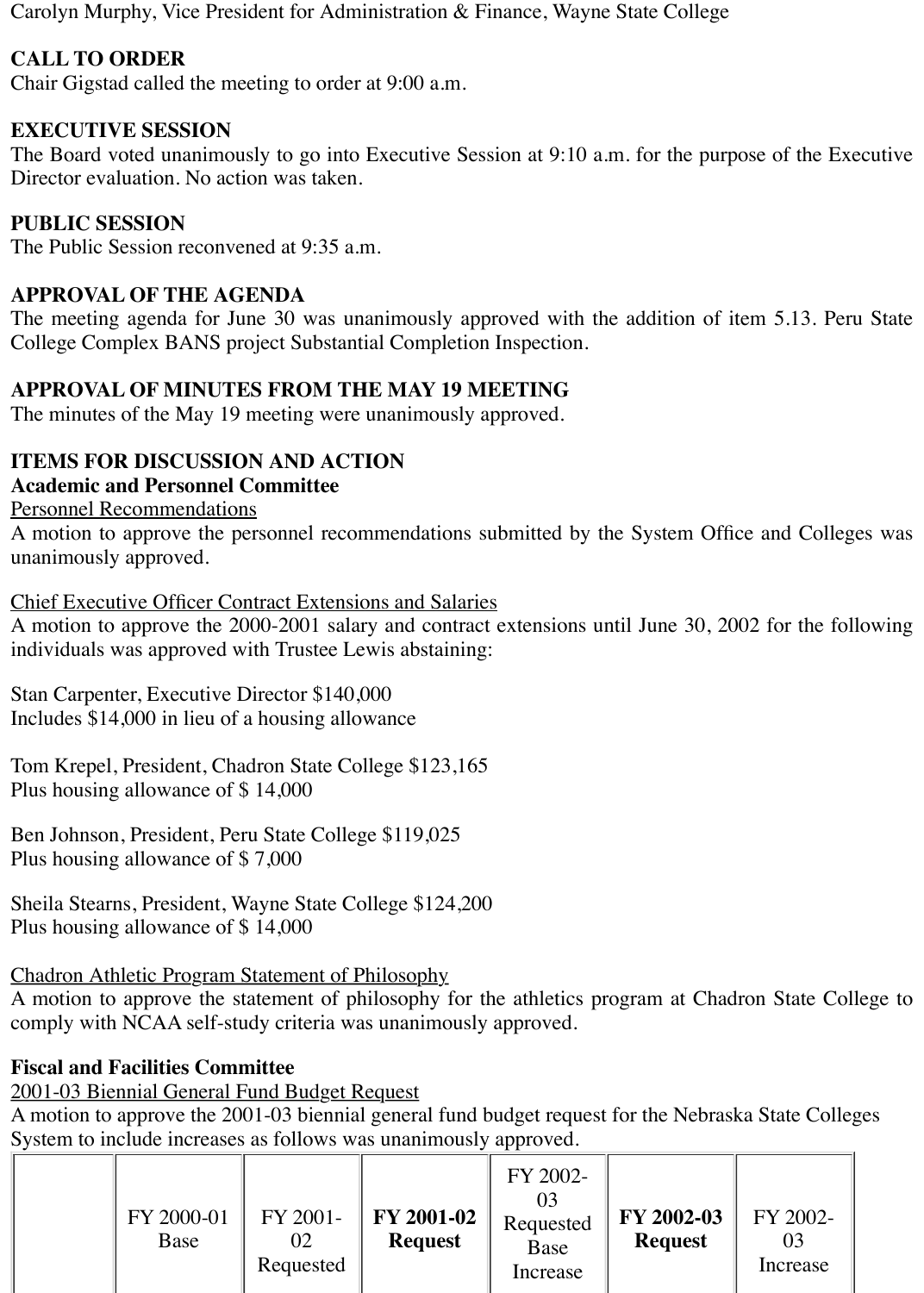|              |              | Base        |              | Over           |              | Over            |
|--------------|--------------|-------------|--------------|----------------|--------------|-----------------|
|              |              | Increase    |              | FY 2001-<br>02 |              | FY 2001<br>Base |
| <b>SO</b>    | \$1,019,043  | \$331,359   | \$1,350,402  | \$62,731       | \$1,413,133  | \$394,090       |
| <b>CSC</b>   | 11,833,259   | 1,602,527   | 13,435,786   | 1,582,727      | 15,018,513   | 3,185,254       |
| <b>PSC</b>   | 6,318,789    | 1,231,047   | 7,549,836    | 931,458        | 8,481,294    | 2,162,505       |
| <b>WSC</b>   | 13,741,087   | 2,183,137   | 15,924,224   | 2,018,337      | 17,942,561   | 4,201,474       |
| <b>TOTAL</b> | \$32,912,178 | \$5,348,070 | \$38,260,248 | \$4,595,253    | \$42,855,501 | \$9,943,323     |

# Depositories and Signatories

A motion to approve the depositories and signatories submitted by the Colleges was unanimously approved.

### Peru, Federal Fund and Revolving Fund Appropriation Increase

A motion to approve an increase of \$3,200,000 in Peru's appropriation for FY 2000-01 for Federal Fund 4000 and \$75,832 for Revolving Fund 5000 was unanimously approved.

### Minority Scholarship Program

A motion to approve an amended budget for FY 2000-01 for the System Office to include an additional \$200,000 in general funds, as specified in LB 1379, for the Minority Scholarship Program was unanimously approved.

### Grant Applications

A motion to approve the following grant applications as submitted by Chadron and Wayne was unanimously approved.

### Chadron State College

Western Nebraska Partnership for Competency Based Child Welfare Training (\$225,000—Nebr. Dept. of Health & Human Services)

Panhandle Unified Rural Education Project (\$46,155—Nebr. Dept. of Education)

### Wayne State College

Early Childhood Care and Education (\$49,350—Nebr. Dept. of Education)

### Grant Awards

A motion to approve the following grant award as submitted by Wayne was unanimously approved.

Student Support Services (\$250,000—U.S. Dept. of Education)

### 2001-03 Biennial Capital Construction Budget Request

A motion to approve Wayne's deficit request of \$2,970,000 for FY 2000-01 to build a new power plant or purchase the existing power plant from Energy Systems and make the necessary capital improvements to provide for the steam and chilled water needs of the College, contingent upon the outcome of the negotiations between the Nebraska State Colleges and Energy Systems was unanimously approved.

A motion to approve the 2001-03 biennial capital construction budget requests for the Nebraska State Colleges System as follows was unanimously approved: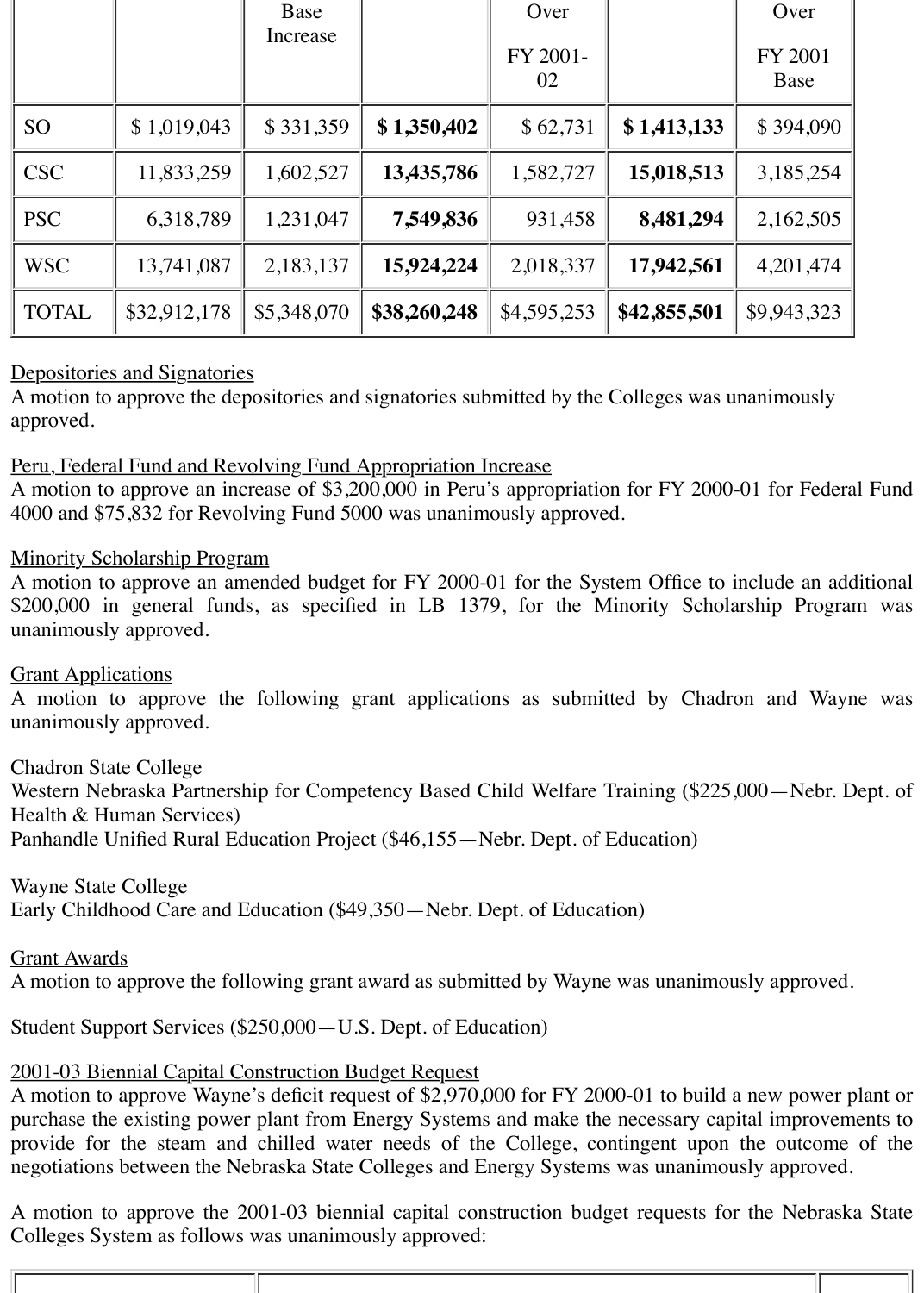| Priority        | $\text{Project}$                       | Estimated |
|-----------------|----------------------------------------|-----------|
|                 |                                        | Cost      |
| $ #_1$          | Completion of Peru Library/Old Gym $*$ | 1,362,343 |
| $\parallel \#2$ | Chadron Administration Building        | 4,478,849 |
| #3              | <b>Wayne Paving</b>                    | 500,000   |

\*A reaffirmation request will be submitted for the \$4,917,666 listed as future funding for the Peru project in LB 878 (1999 Legislative Session).

## **Contracts**

A motion to approve the following contracts submitted by Chadron was unanimously approved: Crites Hall elevator replacement (\$149,300—contingency maintenance funds—Fuller Construction) Math and Science Building chiller replacement (\$105,994—LB 309 and cash funds—Snell Services)

### Change Orders

A motion to approve the following change orders submitted by Peru was unanimously approved: Centennial Complex (\$14,014 for additional wall covering material—BANS—Rogge Davis Construction) Centennial Complex (\$35,222 for alternate air conditioning for communication rooms—BANS—Rogge Davis Construction)

# LB 309 Allocations

A motion to approve the following acceptance and retrieval of LB 309 allocations was unanimously approved:

# Chadron State College:

Acceptance of an additional \$10,000 for Library cooling tower replacement Acceptance of \$40,800 for Reta King Library fire alarm system upgrade Acceptance of \$53,975 for Math/Science Building fire alarm system upgrade Acceptance of \$27,200 for Armstrong Athletic Complex fire alarm system upgrade Acceptance of \$25,000 for Heating Plant graphics network control/monitoring station Acceptance of \$23,375 for Campus/Grounds steam line repair Acceptance of \$14,025 for Heating Plant boiler #3 control system replacement

Peru State College:

Retrieval of \$2,550 from Heating Plant boiler damper project Acceptance of \$246,500 for T.J. Majors 3rd floor ceiling replacement

# Peru, Little Red Schoolhouse Gift

A motion to accept the gift of the "Little Red Schoolhouse" to Peru State College by a community group who has purchased ownership rights to the schoolhouse was unanimously approved. The community group will restore the school and create a welcome center and tribute to Nebraska teachers using their own funds. After the building is restored, the normal maintenance will be the responsibility of the college. There will be a "Schoolhouse Museum/Preservation" advisory group in charge of staffing the museum and maintaining the archives. Any changes in scope or additional restoration work will be the responsibility of the advisory group.

# Wayne, Terrace Hall Substantial Completion

A motion to ratify designation of substantial completion status for the Wayne State College Terrace Hall renovation project and appoint the following inspection committee was unanimously approved: Fran Grimes, Board Member, Fiscal and Facilities Committee Chair Sheryl Lindau, Board Member, Academic and Personnel Committee Chair Jean Dale, Assoc. Exec. Director, Administration and Finance, System Office Bruce Donelson, Director, Facilities Management and Planning Bill Huey, Prochaska and Associates, Project Architect and Contract Administrator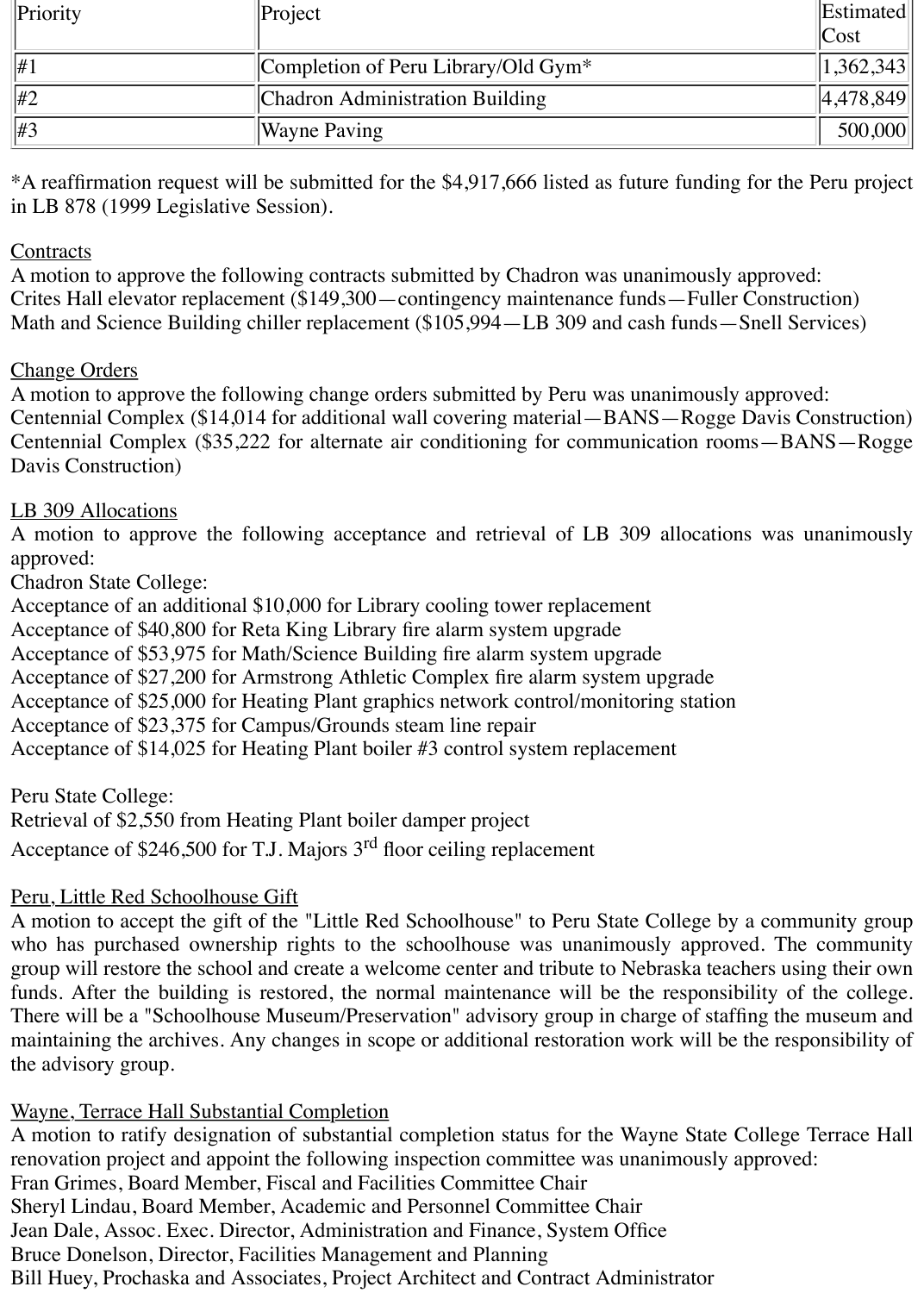Carolyn Murphy, VP Administration and Finance, Wayne State College Curt Frye, VP and Dean of Students, Wayne State College Larry Emanuel, Director of Housing, Wayne State College Dick Carmichael, Interim Physical Plant Director, Wayne State College

A recommendation will be submitted by the committee to the Board of Trustees prior to the August 11, 2000, meeting.

Peru, Complex BANS Project Substantial Completion Inspection A motion to ratify designation of substantial completion status for the Peru State College Complex BANS project and appoint the following inspection committee was unanimously approved: Fran Grimes, Board Member, Fiscal and Facilities Committee Chair Al Gigstad, Board Member Jean Dale, Assoc. Exec. Director, Administration and Finance, System Office Bruce Donelson, Director, Facilities Management and Planning Dave Cooper, Bahr Vermeer & Haecker, Project Architect and Contract Administrator Linda Jacobsen, VP Administration and Finance, Peru State College Erin Sayer, Interim Physical Plant Director, Peru State College Sue Bauer, Interim Director of Residence Life, Peru State College

The inspection will not occur until after the August Board meeting, but the facility is needed for student occupancy for fall semester. Thus, the Board authorized the inspection committee to determine acceptance or rejection of substantial completion status on the Board's behalf. A subcommittee will perform a videotape inspection of rooms that need to be made ready for residence assistants and athletes. Prior to other student occupancy, the full committee will inspect the project.

# **ITEMS FOR INFORMATION AND DISCUSSION**

# **Academic and Personnel Committee**

### Peru Progress Report on Benchmarks

An annual report was provided to the Board of Trustees describing Peru's progress toward the seven Key Outcome Planning Areas (KOPA's). The summary highlighted key development and progress, as well as areas that are of continuing concern and emphasis. The report will be forwarded to the Coordinating Commission.

### Personnel Actions

Personnel actions not requiring Board approval were reported by the Colleges.

# **Support Staff Classification and Compensation Plan**

The Support Staff Classification and Compensation Plan Task Force has recommended the following adjustments be made in the classification plan with such changes to be effective July 1, 2000:

· Move Electrician position from Grade 7 to 9; upgrade Job Description to include the Journeyman's License;

· Change Electrician Master Job Description to include repair and maintaining electrical and communication wiring (telephone & telecommunications); as well as requiring the Contractor's License;

· Move Auto Service Worker from Grade 4 to 5; and

· Eliminate Computer Programmer I and II positions; Move to Professional Staff classification.

In addition, a consultant was employed to provide guidance in modifying the current Pay Plan (with changes to be effective July 1, 2001, following salary negotiations). The Pay Plan will be adjusted on the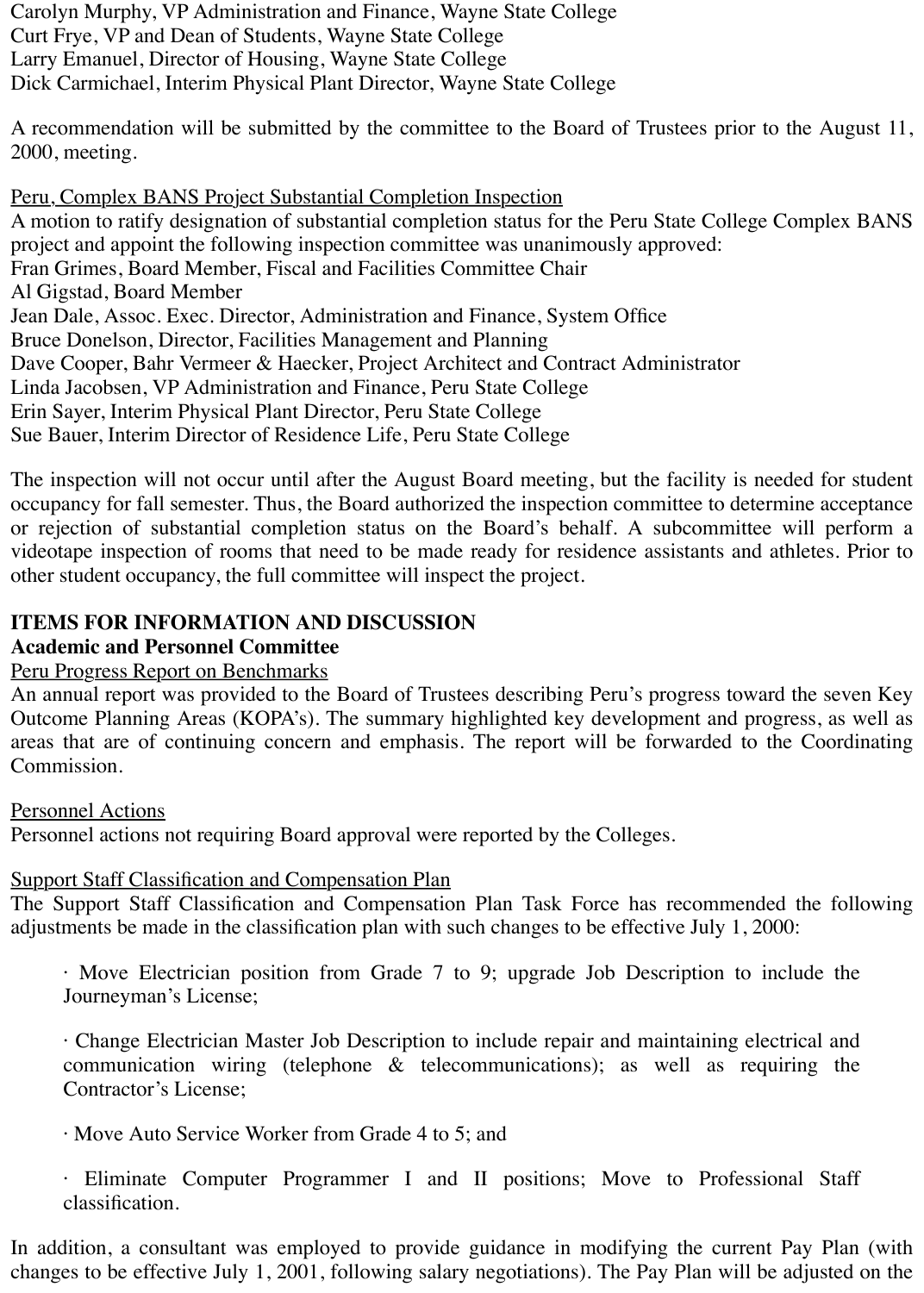effective date, maintaining existing minimum and maximum pay rates for each salary grade, for the following purposes:

· to permit market place adjustments for new hires by awarding credit for valuable prior experience;

· to permit merit adjustments and to accommodate significant changes in job duties and responsibilities;

· to be more market competitive in instances where new hires are not available at the minimum rate;

· to accommodate transfers within a job series;

· to accommodate promotions outside an employee's current job series;

· to eliminate salary compaction at the lower levels of salary ranges; and

· to recognize the added value of employees who have accumulated years of valued experience on campus; and

· to add any other features that permits more efficient and effective administration of the Pay Plan.

#### Collective Bargaining Teams

The following management bargaining teams have been appointed in preparation for the next bargaining session with the State College Education Association (SCEA), the Nebraska State College Professional Association (NSCPA), and the National Association of Public Employees, Local #61, of the American Federation of State, County and Municipal Employees (NAPE/AFSCME) bargaining units:

Chief Negotiator: Larry Schultz Labor Counsel: George Rozmarin

Faculty Unit (SCEA): Joyce Hardy, CSC Jerry Martin, PSC David Fuller, WSC

Professional Staff Unit (NSCPA): Ed Hoffman, CSC Linda Jacobsen, PSC Carolyn Murphy, WSC

Support Staff Unit (NAPE): Jolene Hirsch, CSC Eulanda Cade, PSC Derby Johnson, WSC

Negotiations for the next biennium are to commence on or before September 13, 2000.

#### **Spring Enrollment Reports**

Enrollment reports summarizing end-of-semester enrollment at the State Colleges was provided for the Trustees' review. System-wide, enrollment decreased for the 2000 spring session by 252 FTE or approximately 4.08% below the 1999 spring session.

### Spring Instructional Load Reports

The Colleges provided instructional load reports for spring 2000.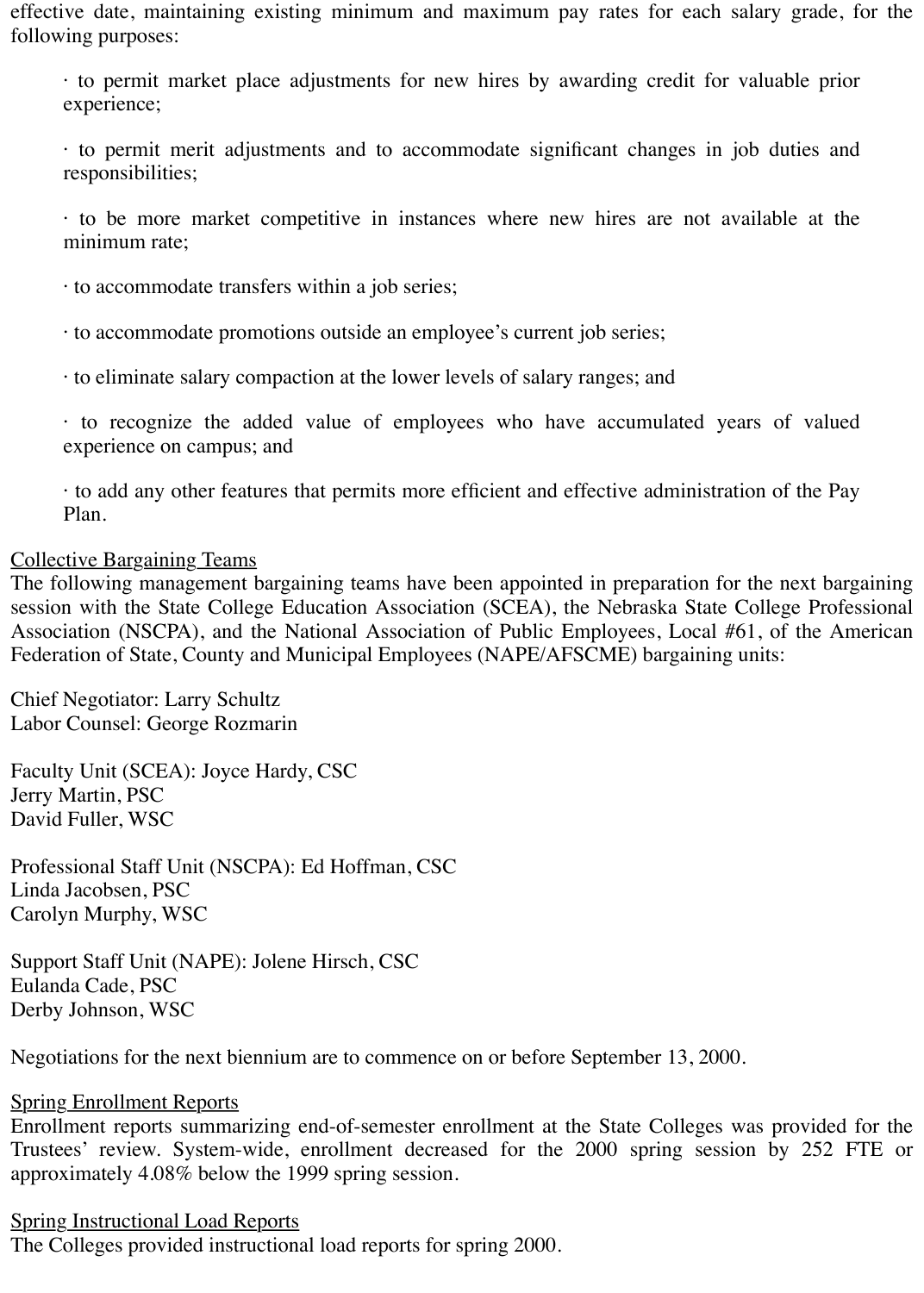#### **Spring Graduation Reports**

The Colleges provided summaries of graduate information for spring commencements. In addition, Wayne reported that Daryle Johnson received the Alumni Achievement Award.

# **Fiscal and Facilities Committee**

Wayne, Exclusive Beverage Contract

Wayne reported that an exclusive contract would be awarded to Pepsi for campus beverage vending.

Grant Applications

The following grant applications were submitted by Chadron for information.

Council for Exceptional Children: "Kids on the Block" Troupe (\$4,898.75—Darold Newblom Foundation)

Range Management Program (\$2,500—Darold Newblom Foundation)

Reading in the Middle and Secondary Schools (\$2,200—Nebr. Consortium for Service Learning in Higher Education)

Campus Physical Plant Status Reports

Chadron, Peru and Wayne provided physical plant status reports to the Board for information purposes.

Occupancy/Income Reports

The Colleges provided occupancy and income information for spring 2000.

#### **Contracts**

The following contracts were reported to the Board for information.

Chadron State College:

Andrews Hall Dormitory bathroom renovations (\$99,200—contingency maintenance funds—MAC Construction)

Reta King Library cooling tower replacement (\$21,344—LB 309 and cash funds—Snell Services) Sandoz Heritage Center land surveying (\$1,970—Foundation funds—Jensen and Associates Surveying) Maintenance Building land surveying (\$1,300—cash funds—Jensen and Associates Surveying) Math & Science Building condensate line repair (\$18,873—LB 309 and cash funds—Western Mechanical Service, Inc.)

Tunnel steam line repair (\$18,000—LB 309 and cash funds—Western Mechanical Service, Inc.)

Math & Science Building window replacement (\$10,890—LB 309 and cash funds—Harding Glass)

Heating Plant gas boiler controls (\$16,408—LB 309 and cash funds—American Boiler Company)

Math & Science Building installation of suspended ceiling (\$5,992—cash funds—Jimerson Construction) Andrews Hall Dormitory bathroom abatement (\$12,640—contingency maintenance funds—L & L Insulation, Inc.)

Nelson Physical Activity Center racquetball court (\$14,030—cash funds—Jack Honerkamp)

Campus sidewalks (\$10,995—cash funds—Fuller Construction)

Campus signage (\$11,000—cash funds—Rosenbaum Signs)

Peru State College:

Complex, Morgan, Delzell internet and telephone access (\$179,887—BANS—Division of Communications is contracting with KOOI Communications)

Change Orders

The following change orders were reported to the Board for information.

Chadron State College:

Campus Sidewalks extend width, add curbs (\$4,325—cash funds—Fuller Construction)

Wayne State College:

Terrace Hall #3 miscellaneous items, including electronic lock system (\$9,785—revenue bond surplus funds—Sioux Contractors Inc.)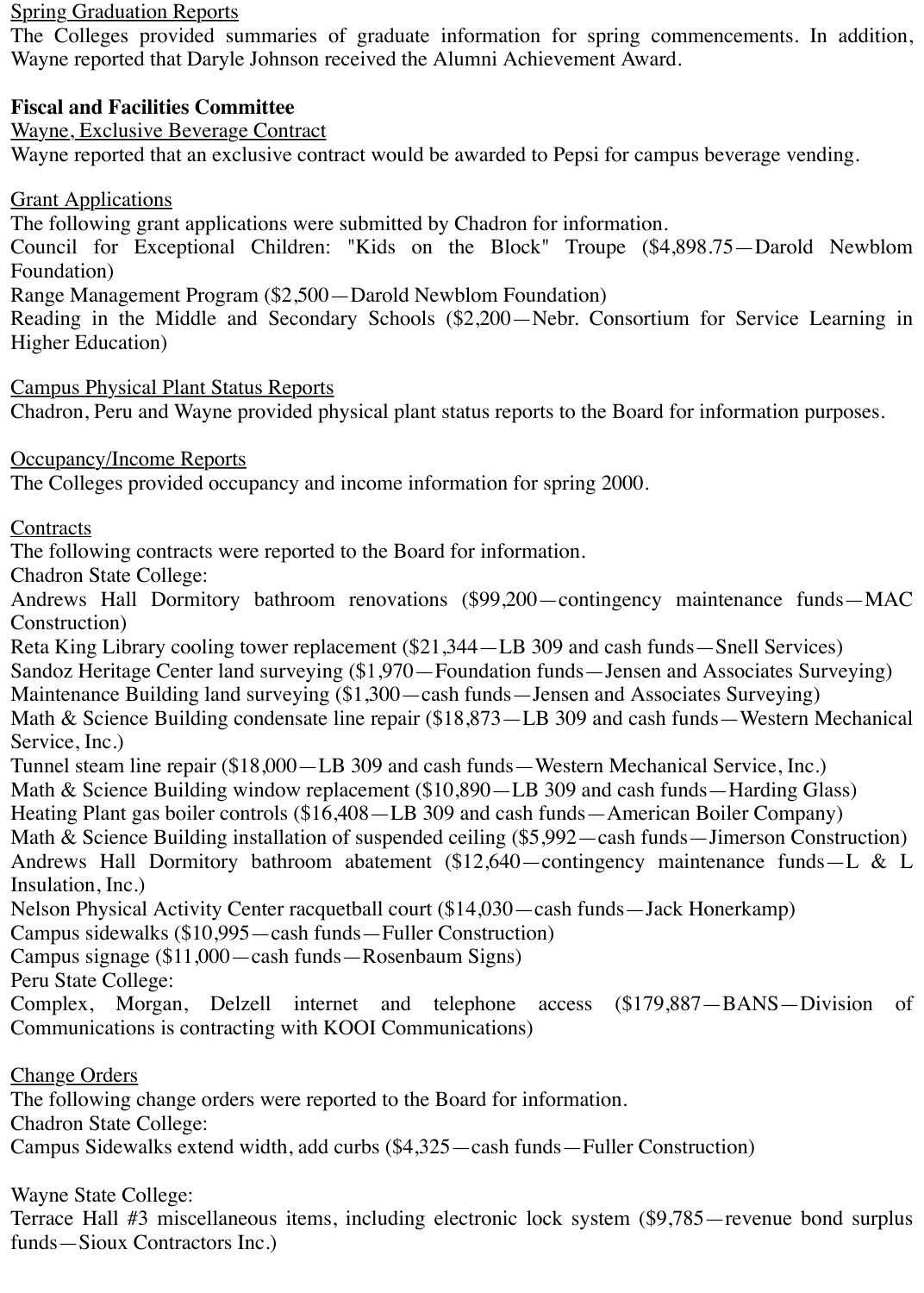# Information Technology Plans

Each of the Colleges and the System Office will be submitting updates of their Information Technology Plans to the Nebraska Information Technology Commission on July 1, 2000.

# **Miscellaneous Items**

### Executive Director's Report

Executive Director Carpenter continues to attend meetings with the Coordinating Commission staff, University and Community College representatives to discuss revisions to the Statewide Comprehensive Plan.

He has also been appointed by the Governor to the Health Insurance Task Force to study costs of health care in Nebraska.

#### Presidents' Reports

Chadron President Krepel reported that the college hosted the LB 1399 Task Force meeting to discuss teacher salaries. U.S. Senator Bob Kerrey, who was instrumental in securing federal funding for the Mari Sandoz High Plains Heritage Center, recently visited Chadron for a briefing on the renovation project. President Krepel also announced that cooperative programs with Mid-Plains Community College in McCook.

Peru President Johnson distributed a pamphlet highlighting renovation and construction projects currently in progress at the college. He noted that the dormitory renovation is near completion.

Wayne President Stearns reported that the Madrigal Choir had returned from a successful trip to Russia and that there may be additional trips in the future. In addition, several Wayne students have participated in study abroad programs in Greece and the Czech Republic. President Stearns also reported that a \$1.0 million gift has been received from the Bob Cunningham estate.

#### Student Trustee Report

Tom Ward reported that Chadron would no longer be using social security numbers on student identification cards. He also announced that Homecoming has been set for October 14.

### Nominating Committee Report and Election of Officers

The Nominating Committee, consisting of Trustees Grimes, Lindau and Kosman, presented the following slate of officers to the Board: Trustee Renner, Chair Trustee Lindau, Vice Chair A motion to elect the slate was unanimously approved.

Outgoing Chair Gigstad expressed his pleasure at serving as the Board Chair and recounted the important roles that Chadron, Peru and Wayne play in providing higher education to the citizens of Nebraska. He also noted the importance of marketing the State College System. Trustee Renner then presented Chair Gigstad with a plaque in recognition of his service to the Nebraska State Colleges.

#### FY 01 Meeting Schedule

The following Board meeting schedule was established for 2000-01: August 11 Conference Call (Friday) September 20-21 Chadron (Wednesday and Thursday) – tentative dates November 1-2 Wayne (Wednesday and Thursday) December 8 Lincoln (Friday) January 22 Lincoln (Monday) March 19 Lincoln (Monday) April 23-24 Peru (Monday and Tuesday) May 21 Lincoln (Monday) June 18-19 Tentatively scheduled for Scottsbluff (Monday and Tuesday)